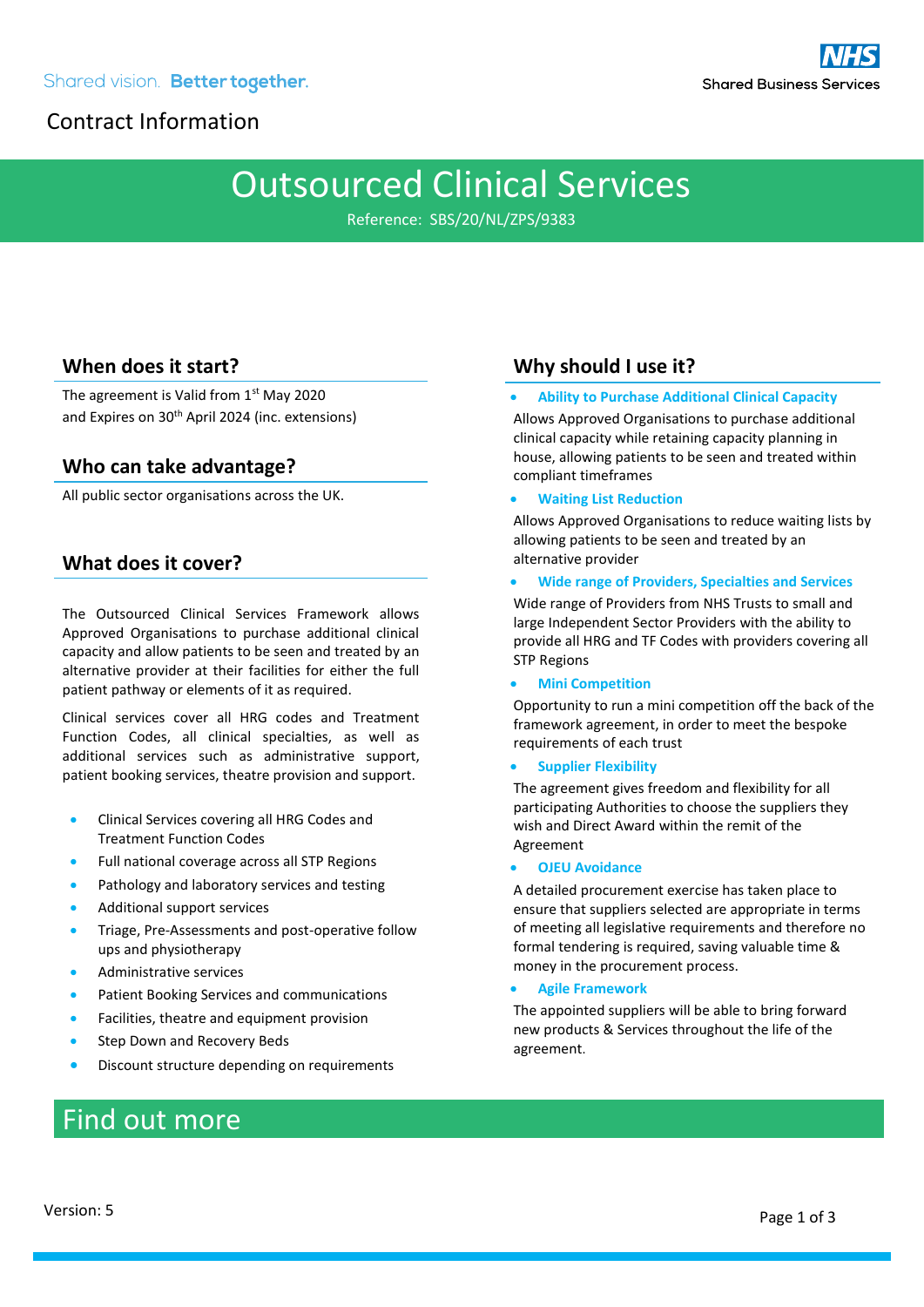Shared vision. Better together.

Contract Information

# Outsourced Clinical Services

Reference: SBS/20/NL/ZPS/9383

**0113 307 1535** E: [NSBS.contractenquiries@nhs.net](mailto:NSBS.contractenquiries@nhs.net) **For more contracts see ou[r Contract Portfolio](https://www.sbs.nhs.uk/procurement/immediate-contract-access)**